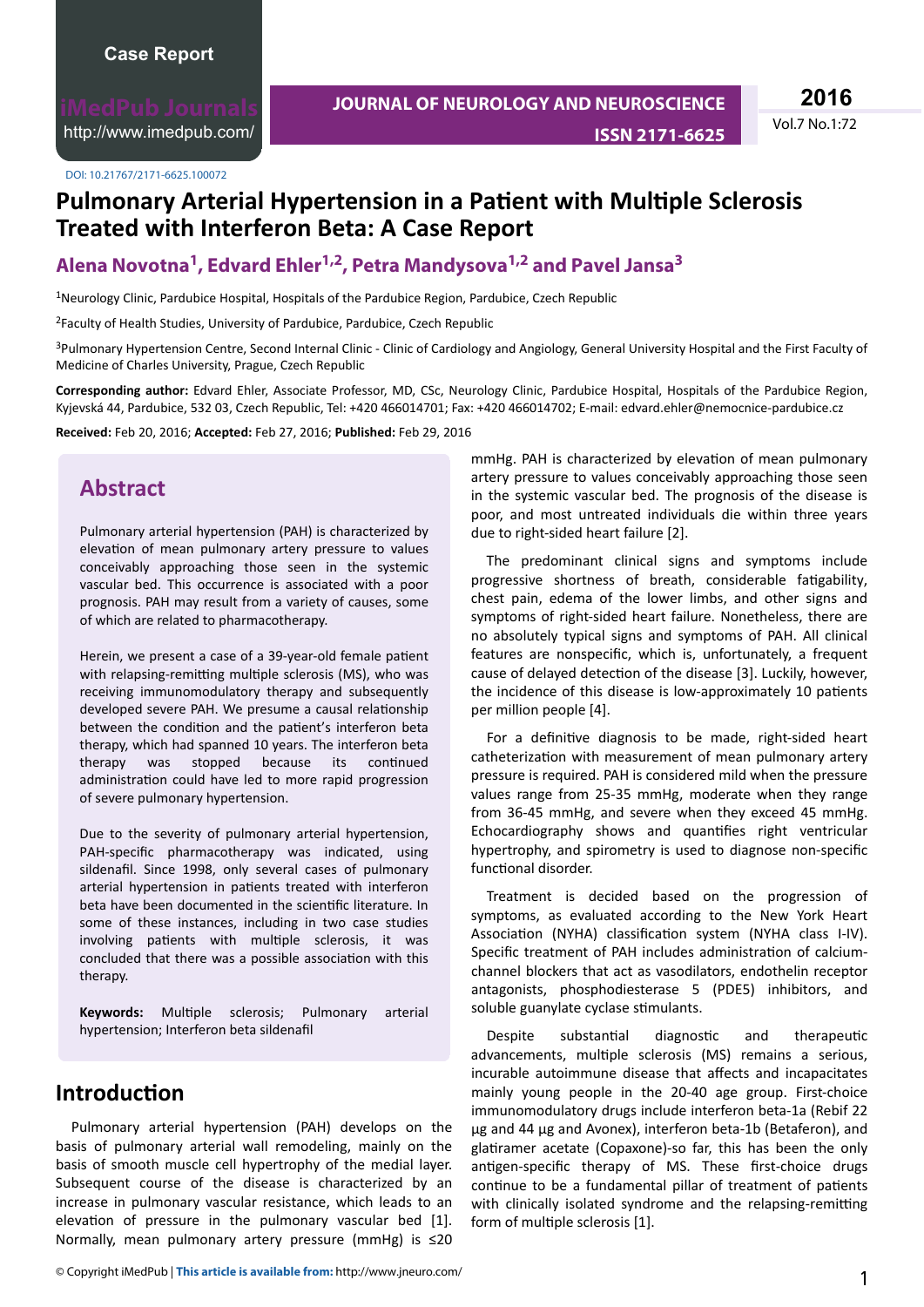## **Case Report**

A 39-year-old patient with the relapsing-remitting form of MS had been diagnosed with MS at the age of 29 based on the clinical picture, a magnetic resonance imaging (MRI) scan, and cerebrospinal fluid findings. She had never been significantly ill. In 2005 (at the age of 29), she was placed on immunomodulatory therapy using Rebif 22 μg, which was administered subcutaneously three times per week. At the same time, she was kept on a low-dose oral corticosteroid (Medrol 8 mg every other day). At initiation of biological therapy, the patient's Expanded Disability Status Scale (EDSS) score was 2.5.

Because of increased disease activity, the patient's treatment was changed to Rebif 44 μg in December 2012, at which time her EDSS score was 3.0. Her neutralizing antibody (NAb) titers were negative on repeated occasions. Subjectively, she complained of considerable fatigue. Slight paraparesis of the lower limbs, more so on the left side, was the predominant objective finding. A follow-up MRI scan in 03/2012 did not confirm disease progression. MRI supplemented by images of the thoracic part of the spine, which was performed in 06/2013, showed global patchy gliotic foci with traction on the spinal cord at the T7-T9 and T10-T11 levels. Thus, this MR image revealed the presence of older plaques of demyelination in MS The patient subsequently developed depressive episodes; therefore, she initiated therapy with a selective serotonin reuptake inhibitor (SSRI) and psychiatric follow-up.

Since the end of 2013, the patient had been noticing an increasing number of episodes of dyspnea, and she was subsequently examined in an ambulatory internal medicine clinic serving her catchment area. In 06/2014, there was a significant increase of her transient dyspnea, and a lung ventilation/perfusion (V/Q) scan established the diagnosis of pulmonary embolism, with complete resolution confirmed by a follow-up V/Q scan in 10/2014. In view of suspected chronic thromboembolic pulmonary hypertension, the patient was referred to the Second Internal Clinic of Cardiology and Angiology at the First Faculty of Medicine of Charles University and the General University Hospital in Prague, in order to complete the diagnostic work-up of pulmonary hypertension. The patient's hospitalization occurred in October 2014. Uncomplicated right-sided heart catheterization confirmed the presence of severe fixed pre-capillary pulmonary hypertension with low cardiac output. Subsequently, CT pulmonary angiography was performed, which was not indicative of chronic thromboembolic pulmonary hypertension (CTEPH). The etiological conclusion was that this was pulmonary arterial hypertension, and its development in association with interferon-beta treatment could not be excluded. Therefore, the recommendation was to discontinue its administration.

Based on the NYHA functional class III, specific pharmacotherapy was indicated, and already during her hospitalization, the patient was started on sildenafil 20 mg, at the dose of one-half  $(1/2)$  tablet three times daily. Interferon beta treatment was discontinued. Overall duration of

interferon beta administration had been 10 years. Since the cessation of interferon beta treatment, the patient had experienced, in January 2015, an exacerbation of her MS with predominant paraparesis of the lower limbs. Prior to the exacerbation, the patient had developed a rather severe bout of respiratory infection with a temporary worsening of dyspnea. She was treated with intravenous pulse Solu-Medrol at a dose of 4 gm. After the treatment, the patient's lower limb mobility and gait subsequently improved. She has been able to walk independently to a maximum distance of 300 m; a longer distance has led to an increase of dyspnea and fatigue.

Currently, the patient's clinical findings show remission of the relapsing-remitting form of MS, with a predominant residual paraparesis of the lower limbs and other multifocal symptoms from the central nervous system. The patient's last follow-up MRI scan of the brain and the thoracic part of the spine was performed in 04/2014, with no noticeable progression. The patient's current pharmacotherapy consists of intravenous immunoglobulins once per month and antidepressant therapy. She has been kept on long-term anticoagulant treatment with warfarin, at a dose of 5 mg daily. Since the bout of respiratory infection that was treated in 01/2015, the patient's daily dose of sildenafil has been increased to 60 mg.

### **Discussion**

PAH usually affects younger women; frequently, the condition develops without any known cause. In general, it affects small arteries (plexiform lesions are typical), which is most likely caused by primary endothelial damage seen in the pulmonary vascular bed. The prognosis of patients with the disease is poor; most untreated patients die within three years due to right-sided heart failure. The main clinical signs and symptoms of PAH include progressive dyspnea with peripheral cyanosis, chest pains, and fatigability [4]. As for our patient, progressive dyspnea and fatigability had been among her principal initial signs and symptoms of PAH before a diagnosis was made. In predisposed patients, a causal relationship between the development of PAH and interferon is presumed, and hypothetically, its continued administration can lead to a swifter progression of pulmonary hypertension [5].

Right-sided heart catheterization produces a definitive diagnosis, with measurement of mean pulmonary artery pressure (25 mmHg and above) and pulmonary artery wedge pressure (up to 15 mmHg), which was also the case with our patient [2]. Before the performance of the right-sided heart catheterization, heart disease, lung disease, and chronic thromboembolic pulmonary hypertension (CTEPH) were all considered to be possible causes of the patient's pulmonary hypertension; however, they were excluded in the process of differential diagnosis.

Based on the findings from the right-sided heart catheterization, which confirmed the presence of severe PAH, the patient was immediately started on sildenafil at a dose of 30 mg daily, in line with the current professional literature [1,5,6]. After three months of treatment, the dosage was